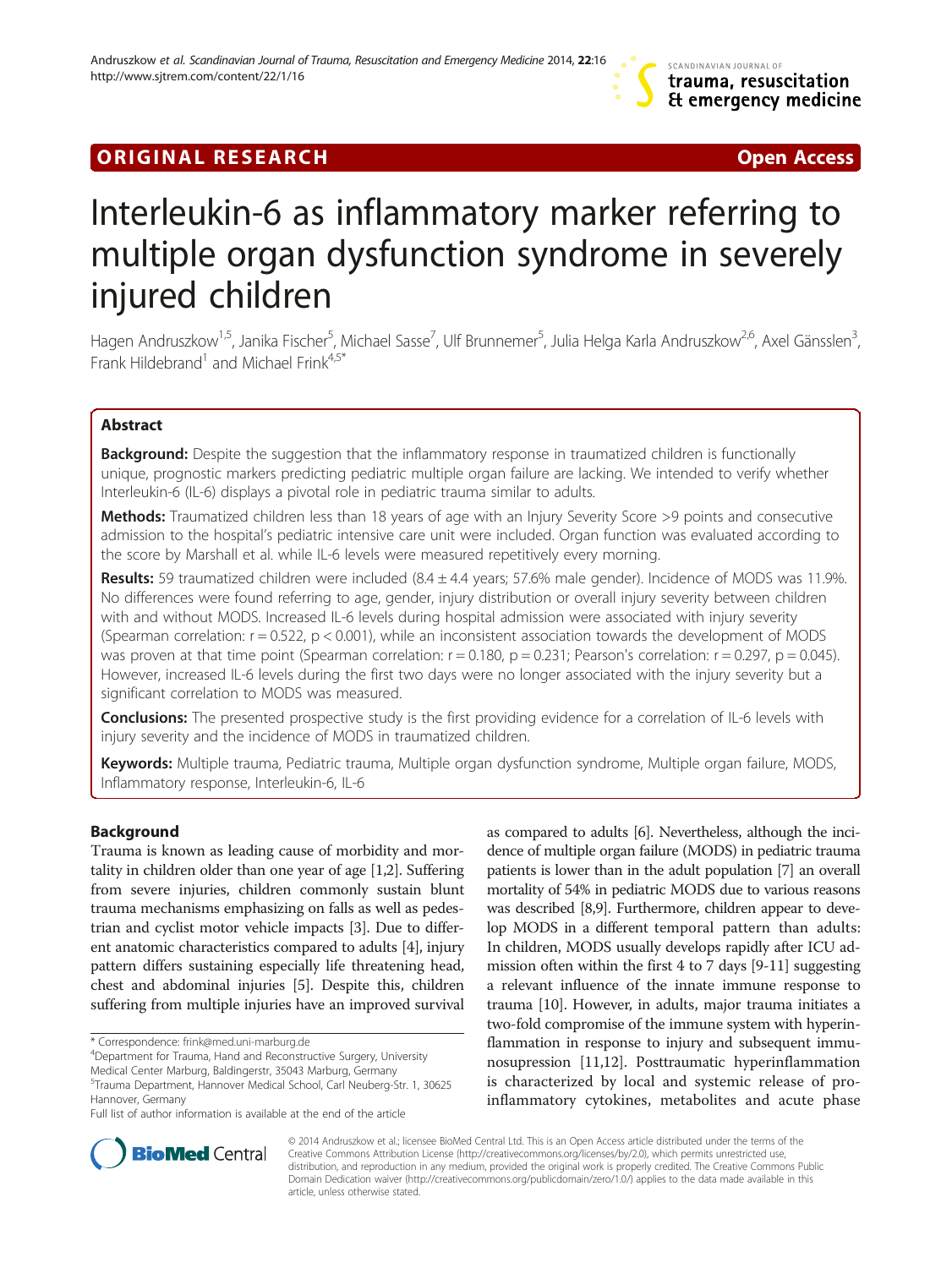proteins [\[13](#page-6-0)] leading to a systemic inflammatory response syndrome (SIRS) [\[13,](#page-6-0)[14\]](#page-7-0). Later, anti-inflammatory mediators are released inducing immunosupression with susceptibility to infection and septic complications during the further clinical course [[15](#page-7-0)]. The imbalance of this dual immune response seems to be responsible for organ dysfunction and multiple organ failure in adults [\[13\]](#page-6-0). In order to evaluate the severity of trauma and the risk for developing multiple organ failure, the pathophysiology of trauma was analyzed to determine potential prognostic markers [[13](#page-6-0)[,16](#page-7-0)]. Lately, Interleukin (IL-)6 as part of the pro-inflammatory cascade was verified as the most reliable prognostic marker [[17](#page-7-0)]. IL-6 correlates with injury severity [[18](#page-7-0)] as well as the incidence of multiple organ failure and outcome [\[17,19\]](#page-7-0).

While most of the studies were conducted in adults, clinical data regarding the significance of cytokine levels for pediatric trauma still do not exist [\[10](#page-6-0)]. Despite the suggestion that the inflammatory response to major injury in children is functionally unique [[7](#page-6-0),[10](#page-6-0)], prognostic markers predicting pediatric multiple organ failure are missing. We therefore intended to verify whether IL-6 plays a pivotal role in pediatric trauma similar to traumatized adults.

#### Methods

The present study follows the guidelines of the revised UN declaration of Helsinki in 1975 and its latest amendment in 2008 (6th revision). The present study was approved by the institutional ethical review board. No informed consent was required. The study was performed at the Hannover Medical School, Hannover, Germany.

#### Setting and patients

Traumatized children primarily admitted to a level I trauma center during a four-year period between January  $1<sup>st</sup>$  2005 and December 31 $<sup>st</sup>$  2008 were eligible for the</sup> present prospective study if the following inclusion criteria were fulfilled: age less than 18 years, Injury Severity Score > 9 points [[20,21\]](#page-7-0), and consecutive admission to the hospital's pediatric intensive care unit. The data were raised after inclusion by two independent reviewers (MF and FH).

#### Demographics, injury severity and clinical course

Age and gender were measured as demographic parameters. The overall injury severity was classified by the established Injury Severity Score (ISS) basing upon the Abbreviated Injury Scale (AIS, latest revision 2005), determining the severity of individual injuries [\[22\]](#page-7-0). Clinical course included duration of ventilation (hours), duration of ICU treatment (days) and the overall length of stay (LOS) in days.

#### Multiple organ dysfunction syndrome and outcome

Organ function status was evaluated according to the established score described by Marshall et al. [\[23](#page-7-0)] for at least 14 days after hospital admission. In brief, five organ dysfunctions (lung, liver, renal, hemodynamic and consciousness) were scored daily from nought (no dysfunction) to four points (severe dysfunction). Failure of organ function was considered at three or more points [\[23](#page-7-0)]; MODS was defined as simultaneous failure of at least two organs [[8](#page-6-0)]. Children with development of MODS were assigned to group I and with uneventful clinical course to group II.

Primary outcome was defined as MODS during clinical course. Furthermore, mortality rate was evaluated by this study.

#### Inflammatory marker

IL-6 [pg/ml] was measured with blood samples taken during stabilization in the emergency department after hospital admission. These samples represent the immunological response to trauma before emergency surgery was initiated (day 1). During the intensive care treatment, blood samples were taken repetitively every morning at 07:00 a.m. for at least 14 days. The IL-6 samples were part of the daily routine performed at the Center of Laboratory Medicine, Hannover Medical School, Hannover, Germany. Therefore, there was no need for special blood collection for this study. The measurement of IL-6 was performed with the IMMULITE 2000 XPi Immunoassay System©, Siemens AG©, Healthcare Sector, Erlangen, Germany.

#### **Statistics**

The data were analyzed using the Statistical Package for the Social Sciences (SPSS; version 22; IBM Inc., Somers, NY, USA).

Incidences are presented with counts and percentages while continuous values are presented as arithmetic mean and standard deviation (SD). IL-6 levels are presented as median with 25- and 75-interquartile ranges (IQR 25 - 75). Apriori, Kolmogorow-Smirnow-Test was used to evaluate whether the variables were distributed normally. Differences between the groups were evaluated with Student's t-test (ISS) or Wilcoxon rank sum test (Age, AIS distribution, treatment duration, IL-6 levels) for continuous data, while Pearson's χ2-test was used for categorical variables. The Spearman rank correlation coefficient was used to determine the connection between IL-6 levels and the injury severity as well as the development of MODS. In addition, Pearson's correlation was used to evaluate the linear relationship between these variables. Finally, a "Receiver Operating Characteristic" (ROC) analysis was performed to calculate the sensitivity and specificity of IL-6 towards the incidence MODS.

A two sided p-value < 0.05 was considered to be significant.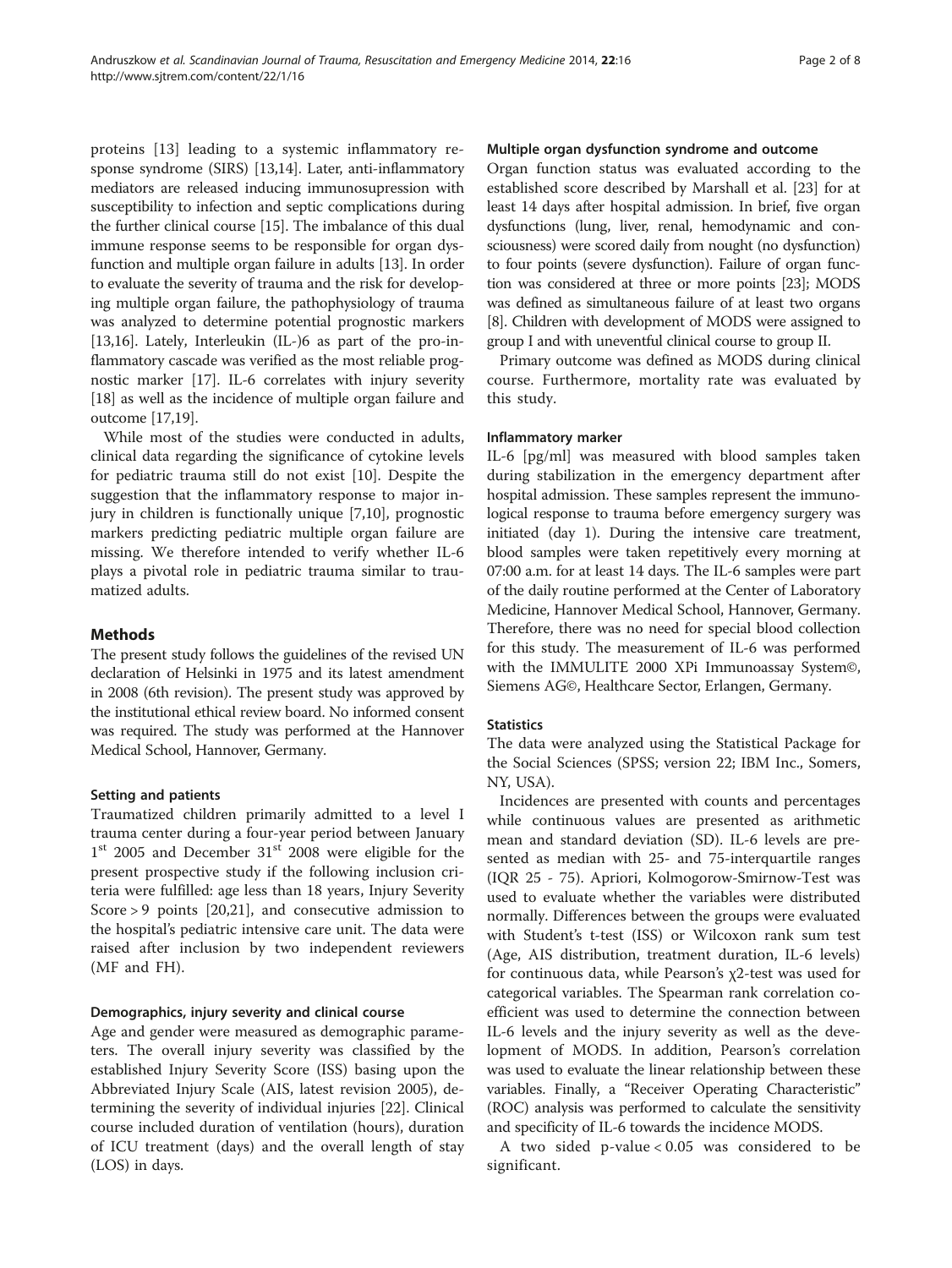#### Results

#### Demographic data

In total, 59 traumatized children with a mean ISS of  $23.9 \pm 11.9$  points were treated during the study period. The mean age for all patients was  $8.4 \pm 4.4$  years, and 57.6% were male  $(n = 34)$ . Referring to the complication of interest, 11.9% children (n = 7) developed MODS. Overall mortality was  $3.4\%$  (n = 2) due to multiple organ failure.

#### Multiple organ dysfunction syndrome and outcome

No differences were found referring to age, gender, injury distribution or overall injury severity between children with and without development of MODS (Table 1). However, development of MODS lead to increased duration of ventilation, intensive care treatment as well as the overall length of stay (Table 1). Mortality was only found in patients with MODS  $(n = 2)$ .

#### Inflammatory marker

The descriptive course of systemic IL-6 levels comparing children with MODS versus those with uneventful clinical course is illustrated in Figure [1](#page-3-0). In summary, traumatized children with development of MODS have been admitted with an increased mean IL-6 compared to children with uneventful healing (group I: 86 pg/ml [IQR 73-633 pg/ml] vs. group II: 57 pg/ml [IQR 20- 125 pg/ml];  $p = 0.045$ ) (Figure [1\)](#page-3-0). On day two, plasma IL-6 levels were increased in children developing MODS (group I: 2614 pg/ml [IQR 624-4609 pg/ml] vs. group II: 57 pg/ml [IQR 25-118 pg/ml]; p < 0.001). After a considerable decrease on day three (group I: 252 pg/ml [IQR 177-424 pg/ml] vs. group II: 23 pg/ml [IQR 11- 64 pg/ml];  $p = 0.054$ , no further differences could be measured for the further clinical course ( $p > 0.05$ ).

Emphasizing on the potential prognostic value of IL-6, the evaluated IL-6 levels were correlated with the injury severity and the incidence of MODS (Table [2\)](#page-3-0). While increased IL-6 levels during hospital admission were associated with the injury severity ( $r = 0.522$ ,  $p < 0.001$ ), any association to the incidence of MODS could not be shown at this time  $(r = 0.180, p = 0.231)$ . However, increased IL-6 levels on the following two days were no longer associated with injury severity (day 2:  $r = 0.253$ ,  $p = 0.106$ ; day 3:  $r = 0.061$ ,  $p = 0.718$ ) but a significant correlation to the incidence of MODS was present on day 2 and 3 (day 2:  $r = 0.445$ ,  $p = 0.003$ ; day 3:  $r = 0.437$ ,  $p = 0.007$ ). According to Pearson's correlation demonstrated in Table [3](#page-3-0) a slightly different result is presented with increased IL-6 values on admission being correlated to MODS as well.

According to ROC analysis IL-6 values on day 2 presented an area under the curve (AUC) of 0.921 towards MODS ( $p = 0.021$ ) (Figure [2](#page-4-0)).

| Table 1 Demographic parameters, injury distribution and |
|---------------------------------------------------------|
| injury severity compared between children with          |
| development of MODS and those without MODS              |

|                                      | Children<br>with MODS | Children<br>without MODS | p-value |
|--------------------------------------|-----------------------|--------------------------|---------|
|                                      | Group I               | Group II                 |         |
| Number of patients % (n)             | 11.9% (7)             | 88.1% (52)               |         |
| Age (years)                          |                       |                          | 0.847   |
| Mean $\pm$ SD                        | $8.7 \pm 4.7$         | $8.4 \pm 4.4$            |         |
| Median [IQR 25-75]                   | $7[6-13]$             | $9[5-12]$                |         |
| Gender $(\mathcal{E} : \mathcal{Q})$ | 5:2                   | 29:23                    | 0.431   |
| AIS head                             |                       |                          | 0.818   |
| Mean $\pm$ SD                        | $2.9 \pm 2.7$         | $2.6 \pm 1.8$            |         |
| Median [IQR 25-75]                   | $5[0-5]$              | $4[0-5]$                 |         |
| AIS chest                            |                       |                          | 0.158   |
| Mean $\pm$ SD                        | $2.3 \pm 1.3$         | $1.5 \pm 1.7$            |         |
| Median [IQR 25-75]                   | $2$ [2-3]             | $2$ [1-3]                |         |
| AIS abdomen                          |                       |                          | 0.534   |
| Mean $\pm$ SD                        | $1.4 \pm 1.8$         | $1.1 \pm 1.4$            |         |
| Median [IQR 25-75]                   | $0 [0-3]$             | $0 [0-2]$                |         |
| AIS extremities                      |                       |                          | 0.935   |
| Mean $\pm$ SD                        | $1.0 \pm 1.2$         | $1.0 \pm 1.2$            |         |
| Median [IQR 25-75]                   | $1[0-2]$              | $1 [0-2]$                |         |
| <b>ISS</b>                           |                       |                          | 0.227   |
| Mean $\pm$ SD                        | $29.0 \pm 7.4$        | $23.3 \pm 12.3$          |         |
| Median [IQR 25-75]                   | 29 [25-38]            | 24 [13-29]               |         |
| Duration of ventilation (hours)      |                       |                          | 0.001   |
| Mean $\pm$ SD                        | $418.7 \pm 584.7$     | $99.7 \pm 133.5$         |         |
| Median [IQR 25-75]                   | 249 [90-344]          | 27 [0-183]               |         |
| Intensive care treatment (days)      |                       |                          | 0.003   |
| Mean $\pm$ SD                        | $21.1 \pm 22.2$       | $7.9 \pm 8.3$            |         |
| Median [IQR 25-75]                   | $15$ [7-21]           | $5[2-11]$                |         |
| Overall length of stay (days)        |                       |                          | 0.010   |
| $Mean \pm SD$                        | $27.0 \pm 21.8$       | $14.3 \pm 10.1$          |         |
| Median [IQR 25-75]                   | 19 [10-41]            | $12 [8-19]$              |         |
| Mortality % (n)                      | 28.6% (2)             | $0.0\%$ (0)              |         |
|                                      |                       |                          |         |

#### **Discussion**

The incidence of post-injury multiple organ failure in traumatized children has been described lower than in adults [[7\]](#page-6-0). However, this considerable clinical complication leads to a consequent mortality up to 50% in children as well [[8\]](#page-6-0). Based on epidemiological studies regarding the incidence of pediatric multiple organ failure differences in the inflammatory response to trauma in children compared to adults can be suggested [[9](#page-6-0)]. Nevertheless, clinical laboratory data of cytokine levels for pediatric trauma are still lacking [\[10](#page-6-0)]. Therefore, we intended to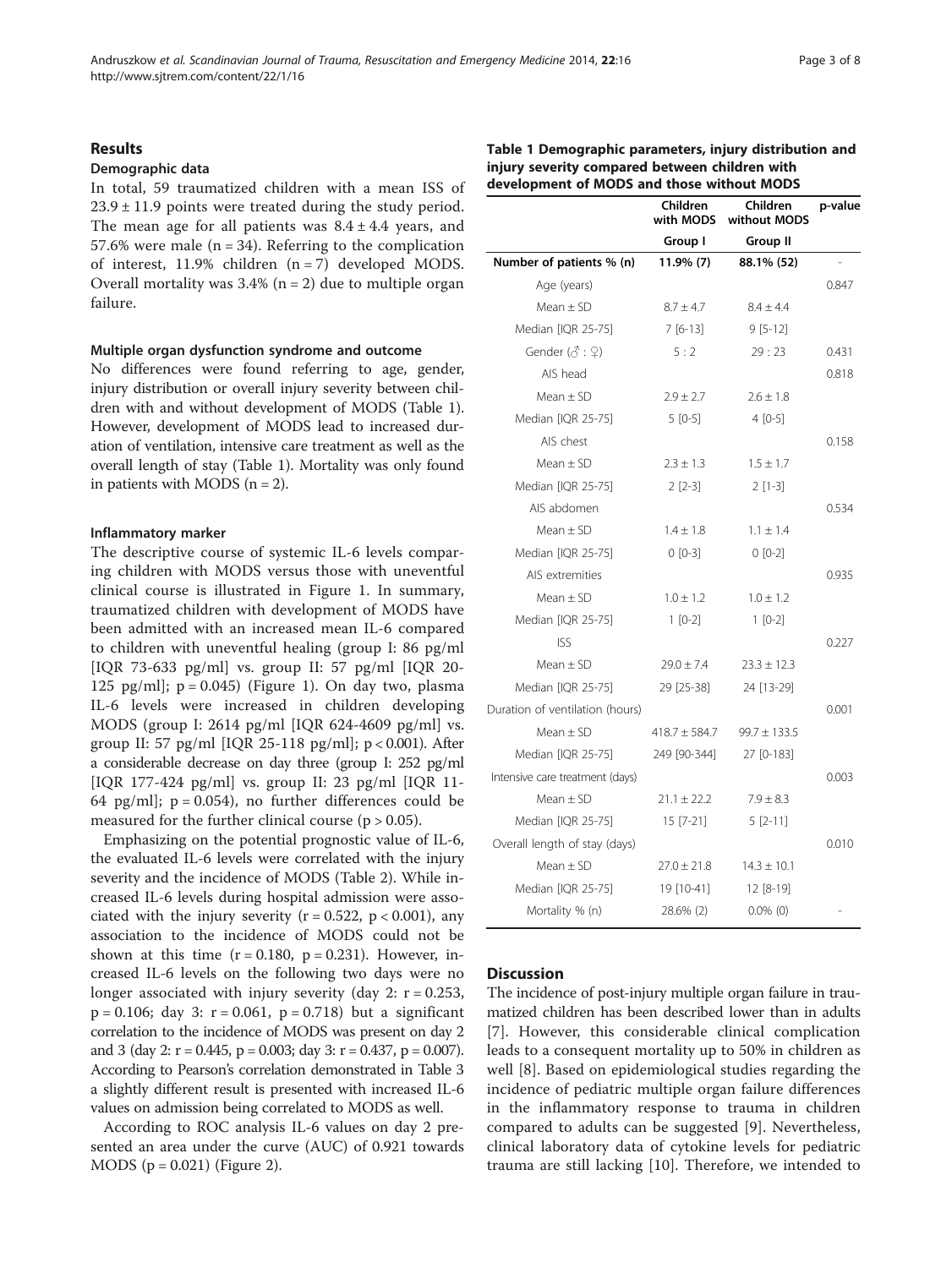analyze the established marker IL-6 in severely traumatized children in order to verify if considerable coherences similar to traumatized adults exist.

The results of the present study could be summarized as follows:

11.9% of included children developed MODS with a subsequent mortality of 28.6%.

No influence of age, gender, injury distribution or injury severity could be shown. Children with development of MODS had significantly increased IL-6 levels during the first two days. Increased IL-6 levels during hospital admission were associated with injury severity, while an inconsistent association towards the development of MODS was proven at hospital admission. Increased IL-6 levels on day

Table 2 Correlation of systemic plasma IL-6 values with injury severity and the incidence of MODS during the clinical course

|                 | Table 3 Correlation of systemic plasma IL-6 values with |  |
|-----------------|---------------------------------------------------------|--|
|                 | injury severity and the incidence of MODS during the    |  |
| clinical course |                                                         |  |
|                 |                                                         |  |

|                   | <b>Correlation coefficient</b> | <b>Correlation coefficient</b> |                   | <b>Correlation coefficient</b> | Correlation co    |
|-------------------|--------------------------------|--------------------------------|-------------------|--------------------------------|-------------------|
|                   | Injury severity (ISS)          | <b>MODS</b> incidence          |                   | Injury severity (ISS)          | <b>MODS</b> inci- |
| Day 1 (Admission) | $0.522*$                       | 0.180                          | Day 1 (Admission) | $0.331*$                       | 0.297             |
| Day 2             | 0.253                          | $0.445*$                       | Day 2             | 0.115                          | 0.717             |
| Day 3             | 0.061                          | $0.437*$                       | Day 3             | $-0.069$                       | 0.320             |
| Day 4             | $-0.126$                       | 0.295                          | Day 4             | $-0.170$                       | 0.284             |
| Day 5             | 0.001                          | $0.495**$                      | Day 5             | $-0.041$                       | 0.598             |
| Day 6             | $-0.156$                       | 0.047                          | Day 6             | $-0.107$                       | $-0.097$          |
| Day 7             | $-0.123$                       | 0.043                          | Day 7             | $-0.181$                       | $-0.196$          |
| Day 8             | 0.081                          | 0.296                          | Day 8             | 0.135                          | 0.206             |
| Day 9             | 0.189                          | 0.210                          | Day 9             | 0.196                          | $-0.085$          |
| Day 10            | $-0.172$                       | 0.112                          | Day 10            | 0.015                          | $-0.122$          |
| Day 11            | 0.002                          | 0.035                          | Day 11            | 0.112                          | $-0.089$          |
| Day 12            | 0.334                          | $-0.494$                       | Day 12            | 0.192                          | $-0.41C$          |
| Day 13            | 0.227                          | $-0.323$                       | Day 13            | 0.124                          | $-0.197$          |
| Day 14            | 0.521                          | $-0.829$                       | Day 14            | 0.195                          | $-0.301$          |
|                   |                                |                                |                   |                                |                   |

(Spearman rank correlation; \*p < 0.01, \*\*p < 0.05).

|                   | Correlation coefficient Correlation coefficient |                         |  |
|-------------------|-------------------------------------------------|-------------------------|--|
|                   | Injury severity (ISS)                           | <b>MODS</b> incidence   |  |
| Day 1 (Admission) | $0.331*$                                        | $0.297**$               |  |
| Day 2             | 0.115                                           | $0.717*$                |  |
| Day 3             | $-0.069$                                        | 0.320                   |  |
| Day 4             | $-0.170$                                        | 0.284                   |  |
| Day 5             | $-0.041$                                        | $0.598*$                |  |
| Day 6             | $-0.107$                                        | $-0.097$                |  |
| Day 7             | $-0.181$                                        | $-0.196$                |  |
| Day 8             | 0.135                                           | 0.206                   |  |
| Day 9             | 0.196                                           | $-0.085$                |  |
| Day 10            | 0.015                                           | $-0.122$                |  |
| Day 11            | 0.112                                           | $-0.089$                |  |
| Day 12            | 0.192                                           | $-0.410$                |  |
| Day 13            | 0.124                                           | $-0.197$                |  |
| <b>David</b>      | $\cap$ 1 $\cap$ $\subset$                       | $\bigcap$ 2 $\bigcap$ 1 |  |

(Pearson correlation; \*p < 0.01, \*\*p < 0.05).

<span id="page-3-0"></span>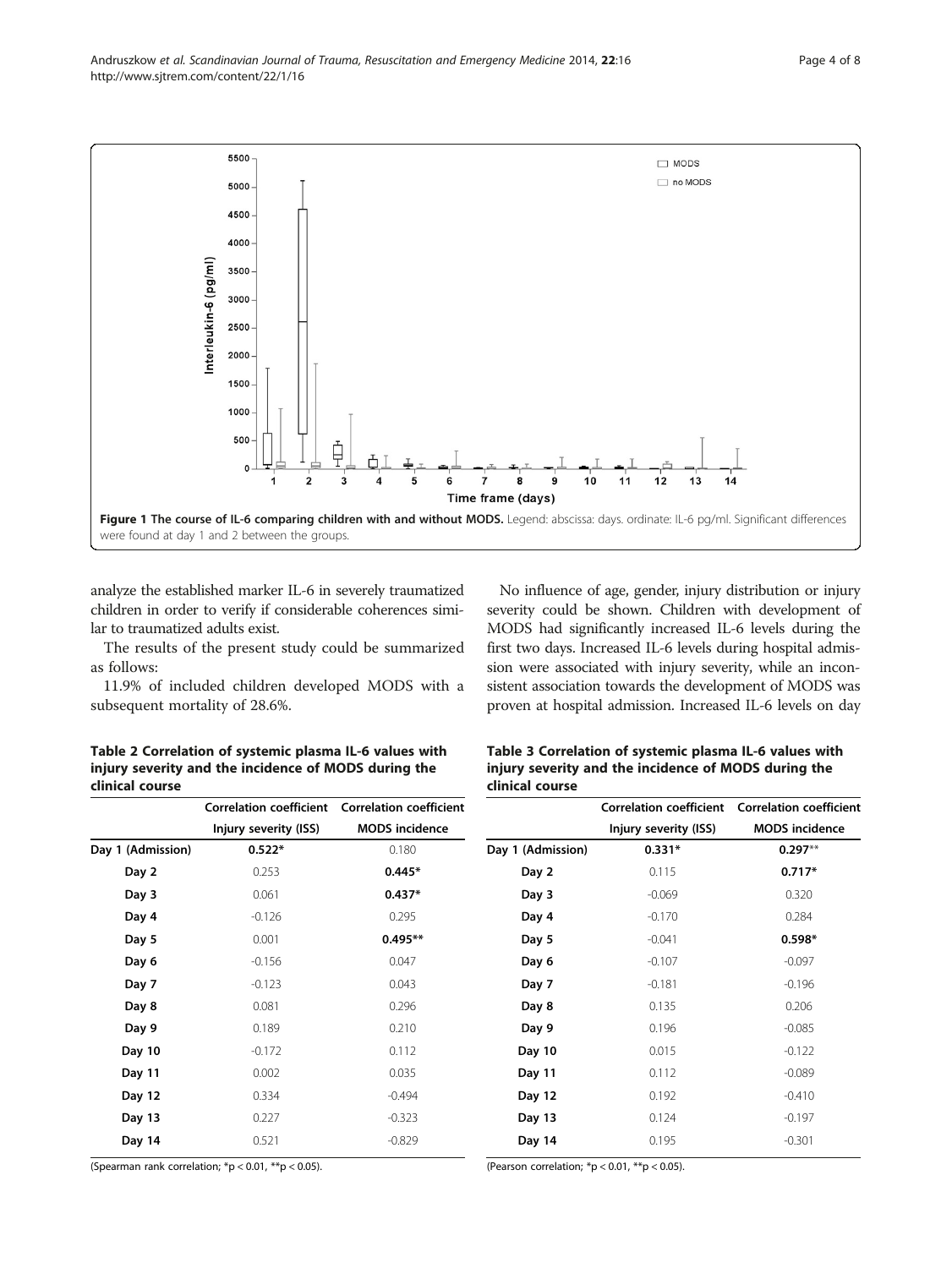<span id="page-4-0"></span>

2 and 3 were no longer associated with injury severity, but a correlation to the development of MODS was present.

The epidemiology of MODS in children has been described in various clinical settings including children with sepsis, congenital heart diseases as well as organ and bone marrow transplantations [\[8,9,11](#page-6-0)[,24-26](#page-7-0)]. According to these settings, an incidence of MODS between 4% and 90% was demonstrated [[8,9,11](#page-6-0)[,24-26](#page-7-0)]. However, data about incidences of MODS in severely traumatized children are very sparse with only one clinical trial by Calkins et al. [[7\]](#page-6-0). Retrospectively, the authors found only 3% of their severely traumatized children developing MODS. The authors suggested that traumatized children might be protected from sustaining this considerable complication compared to adults. Speculations were made if the lower incidence may be based upon a different immune response to trauma or if the hormonal milieu of children influences MODS and subsequently mortality. The interested and critical readership responded that children have closer monitoring of their fluid resuscitation and thus less fluid overload-induced lung injury determined the low incidence of MODS [\[27\]](#page-7-0). Furthermore, injury distributions as well as co-morbidities in the adult counterpart were listed as potential reasons for the decreased incidences of MODS [\[28](#page-7-0)]. However, the lack of current research leaves space for speculations about the reduced incidence of MODS in traumatized children.

Nevertheless, the detailed analysis of the immune response to trauma in adults [\[13](#page-6-0)] suggests that immune mediators might play a pivotal role in traumatized children as well [[10\]](#page-6-0). This hypothesis is supported by findings of Zingarelli et al., who validated an age-related susceptibility for hemorrhagic shock-induced acute lung injury and SIRS in a rat model [\[29](#page-7-0)]. Systemic and endorgan manifestations of uncontrolled inflammation were regulated by peroxisome proliferator-activated receptor gamma. Regulation of this receptor was age-related attenuating the inflammatory response if administered in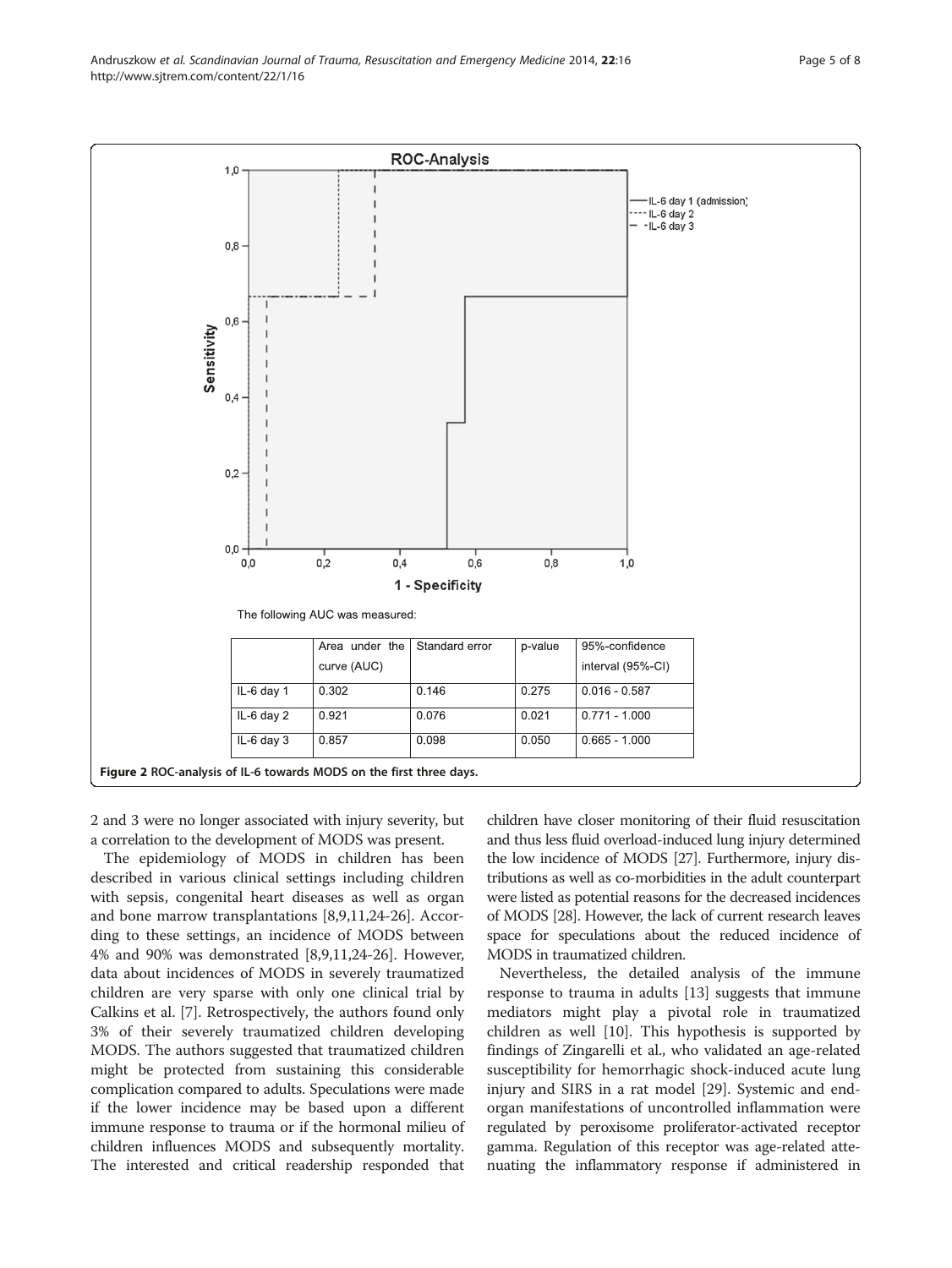young but without effect in mature rats. Furthermore, in a clinical study, circulating cytokines in adults and children with burn injury were measured [\[30](#page-7-0)]. Systemic levels of several mediators, e.g. IFN-γ, IL-10, IL-17, IL-4, IL-6, and IL-8, were increased in adults compared to children [[30](#page-7-0)]. The authors concluded that discrepancies between children and adults suggest age-dependent therapeutic interventions to achieve attenuation of the inflammatory response. As demonstrated by Finnerty et al., various laboratory parameters can be applied including pro- and anti-inflammatory parameters [\[30](#page-7-0)]. Furthermore, alarmins have been demonstrated to be involved in the early immune response after trauma [\[31\]](#page-7-0). These include heat shock proteins, annexins, defensins, and the high mobility group Box 1 (HMGB1) [\[31\]](#page-7-0). Especially HMGB1 is currently in the focus regarding the very early stage of triggering a sterile inflammation within 30 minutes after trauma [[31](#page-7-0)]. In this respect, HMGB1 is stimulating macrophages and endothelial cells to release TNF-alpha, IL-1 and IL-6 [[31](#page-7-0)]. Arguing on daily clinical practice, IL-6 has been the most useful and widely employed mediator because of its plasma half life and relatively consistent release pattern in posttraumatic inflammatory research [[32](#page-7-0)]. Consequently, we intended to evaluate the established IL-6 in severely traumatized children: The present study shows a considerable correlation between IL-6 levels and development of multiple organ failure after trauma in children confirming results from other investigations in adults [[17,32,33\]](#page-7-0): In a prospective study analyzing 75 severely injured adult patients, plasma IL-6 levels were increased in MODS patients during the first 10 days [\[33\]](#page-7-0). In contrast to the present study, the highest measured values were noted on admission with a continuous decrease during the following ten days. Furthermore, Giannoudis et al. elucidated increased levels of IL-6 in severely injured patients on the first five days in the presence of MODS [\[32\]](#page-7-0). With an increase of plasma IL-6 levels on the first day after admission and a subsequent decrease on the following days, the descriptive IL-6 course in adults with MODS was similar to the results of the present study. However, emphasizing on the quantitative levels of IL-6, we found increased levels (hospital admission: mean IL-6 2,616.3 pg/ml) in our pediatric population compared to the aforementioned studies in adults (mean IL-6 1,000 pg/ ml) [\[17,32\]](#page-7-0). Surprisingly, this ratio is in contrast to the inflammatory reaction described after burn injury showing increased levels in adult patients [\[30\]](#page-7-0). In accordance with our results, children with isolated traumatic brain injury showed significantly increased plasma IL-6 levels [[34](#page-7-0)] compared with adults [\[35\]](#page-7-0). Moreover, in the early posttraumatic period (first 24 hours after head injury), the systemic levels of IL-6 appeared to be increasing in pediatric patients similar to findings in our study [[34\]](#page-7-0). This phenomenon was particularly evident in those children

with worse outcome [\[34\]](#page-7-0). Consequently, one might conclude that the inflammatory reaction to blunt trauma differs as compared to burn injuries. This suggestion is supported by an immunological study evaluating pediatric and adult immune responses to infectious impacts [[36](#page-7-0)]: No differences between pediatric and adult interleukin levels were provided although correlations to worse outcome were proven [\[36\]](#page-7-0). Based on these results we suggest that the pediatric immune response to trauma seems more sensitive compared to adults resulting in increased cytokine levels. Interestingly, the measured correlation of IL-6 and the incidence of MODS on the second and third day is congruent to the elucidated prognostic time frame in adults: With an increase of IL-6 during the first days, some authors stated that the prognostic period of IL-6 ends after three days, indicating that IL-6 levels have no prognostic value after that time point [\[33,37\]](#page-7-0). However, since pediatric trauma leads to increased plasma IL-6 levels but has a lower incidence of MODS as compared to adults, increased cytokine levels do not necessarily determine an increased incidence MODS. One might hypothesize that the cellular reaction and consequent cytotoxic effect to the inflammatory impact could be less severe than in adults. Further investigations of the cellular and molecular mechanisms in the posttraumatic pediatric inflammatory response are necessary to elucidate the role of cytokines and related systemic consequences. Especially research on complement and alarmin trigger mechanisms could potentially reveal a different endogenous mechanism of stimulation of macrophages and endothelial cells in pediatric trauma patients. Although the measurement of HMGB1 and toll-like receptors as initiators and modulators of cytokine release seems impracticable for daily clinical routine these parameters could help to understand the dynamic of pediatric inflammatory response after trauma.

Beside the discussed association of IL-6 levels towards the incidence of MODS, IL-6 is commonly known to describe the severity of trauma as well. Gebhard and colleagues evaluated plasma IL-6 levels hourly after severe trauma in 94 traumatized adult patients [\[18\]](#page-7-0). Their results revealed an early increase immediately after trauma. Overall, the best correlation of IL-6 release with the ISS values was described during the first 6 hours after hospital admission which seems congruent with our results. In addition, Strecker et al. prospectively evaluated 107 traumatized adult patients collecting blood samples on admission until the  $10^{th}$  day after trauma [\[38\]](#page-7-0). Similar to the presented results, correlation between systemic plasma IL-6 levels and the ISS succeeded only within the first 24 hours after admission. However, the presented study is the first demonstrating a correlation of increased IL-6 values with the extent of trauma in children. Similar to previous results in adult patients, increased IL-6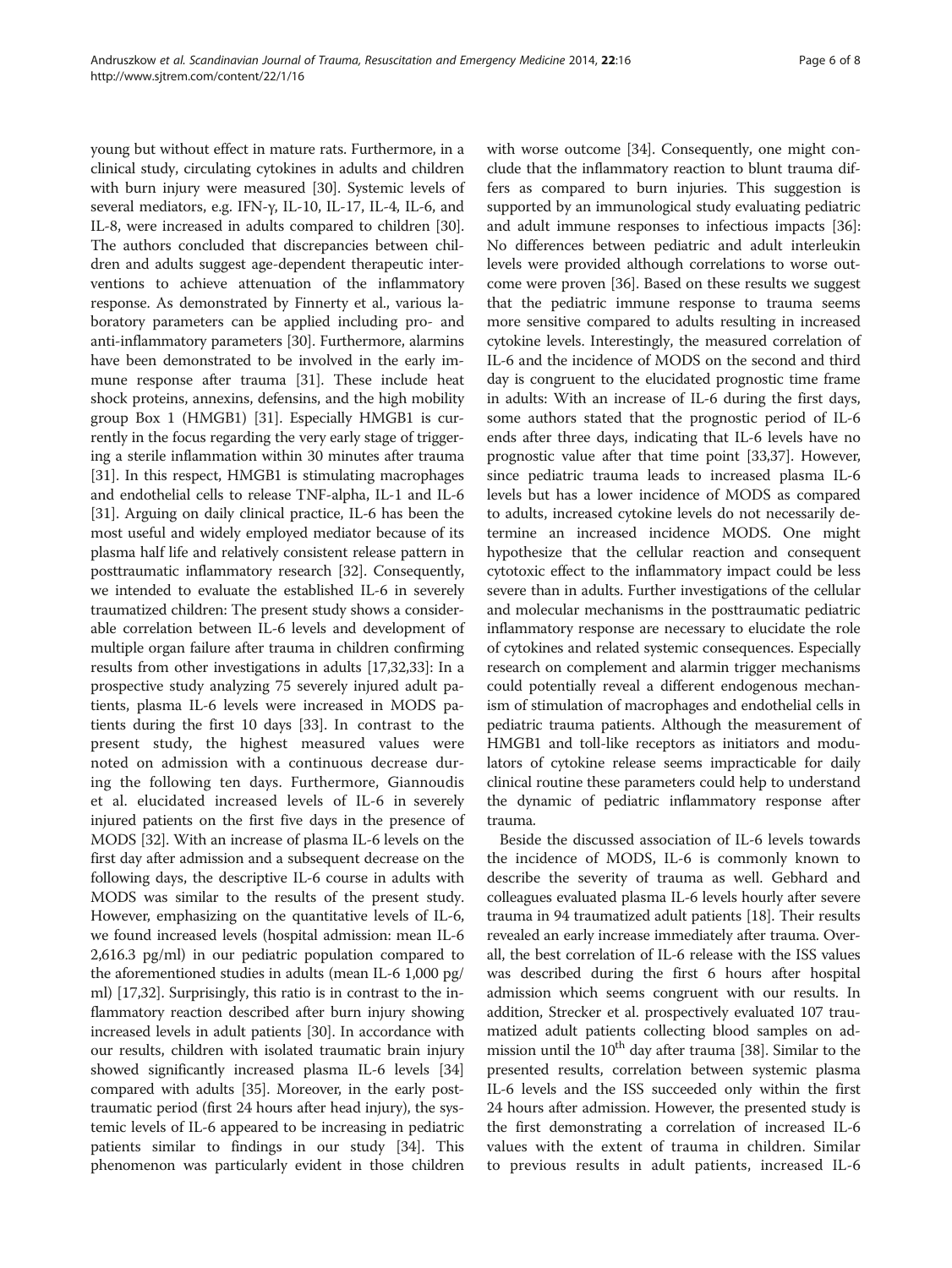<span id="page-6-0"></span>values display the extent of trauma only in the early period.

The presented analysis has several notable limitations. Critics to the presented study could be remarked due to the fact that the MODS score used has not been validated in children. Yet, other commonly used scoring systems have the same limitations [\[39,40](#page-7-0)]. Referring to Calkins et al. [7], the currently established pediatric scoring systems [[41,42\]](#page-7-0) do not differentiate between previously healthy trauma patients and children with life threatening chronic diseases. Thus, pediatric organ dysfunction scoring in traumatized patients remains to be defined [7]. According to the presented results, support of organ function, e.g. ventilation support and dialysis, was performed by the treating ICU team in MODS patients as defined in our study. Apriori, the small number of patients limits the statistical power although this number seems comparable to prospective studies in adults [[17,33\]](#page-7-0). However, the incidence of pediatric patients suffering from major trauma is rather low; thus, multi-center studies with other limitations are required to reasonably increase patients' number. Referring to the inclusion criteria of an ISS > 9 points we feel safe to describe our study population severely injured due to the measured mean ISS of approximately 24 points which is comparable to the study population by Calkins et al., who demonstrated a mean ISS of 26 points despite the inclusion criteria of ISS >15 [7]. However, the most considerable limitation is the lack of a comparative adult trauma population. In order to enable direct comparison between children and adults, further research in similar settings is needed to guarantee an adequate perception.

Despite these limitations, this article does elucidate that IL-6 after pediatric trauma is associated with an increased risk of MODS.

#### Conclusions

The relationship between clinical and laboratory evaluation of systemic inflammation has been described in adult trauma patients evaluating IL-6 as most reliable marker. The presented prospective study is now the first providing evidence of a correlation of systemic IL-6 levels with injury severity and the incidence of MODS in pediatric trauma patients. Further studies are required to elucidate prognostic levels of IL-6 and to determine the effect of inflammatory mediators following trauma in children.

#### Ethical review committee statement

This study followed the guidelines of the revised UN declaration of Helsinki in 1975 and its latest amendment in 2008 (6th revision). The study was approved by the institutional ethical review board.

#### Competing interests

This study was funded by a grant of TUI-Stiftung, Hannover to M. Frink and F. Hildebrand. The authors declare that they have no competing interests.

#### Authors' contributions

HA conceived this study designing the trial, provided statistical advice on study design, analyzed the data and drafted the manuscript. JF, UB, AG, JHKA and MS provided statistical advice on the study design, analyzed the data and supervised the conduct of the trial and data collection. MS, AG, JF, UB and JHKA conceived the study and designed the trial. MF conceived the study, designed the trial, obtained research funding and supervised the conduct of the trial. FH conceived the study, designed the trial, obtained research funding, supervised the conduct of the trial and data collection, provided statistical advice on study design and analyzed the data. MF takes responsibility for the article as a whole. All authors contributed substantially to manuscript revision. All authors have read and approved the final manuscript for publication.

#### Acknowledgements

This study was funded by a grant of TUI-Stiftung, Hannover, Germany, to M. Frink and F. Hildebrand.

#### Financial disclosure

This study was funded by a grant of TUI-Stiftung, Hannover, Germany, to M. Frink and F. Hildebrand.

#### Author details

<sup>1</sup>Department of Orthopaedic Trauma at Aachen University, Pauwelsstraße 30 52074 Aachen, Germany. <sup>2</sup> Center of Pediatric Surgery Hannover, Hannover Medical School and Bult Children's Hospital, Carl Neuberg-Str. 1, 30625 Hannover, Germany. <sup>3</sup>Department for Trauma, Hand and Reconstructive Surgery, Medical Center Wolfsburg, Sauerbruchstr 7, 38440 Wolfsburg, Germany. <sup>4</sup> Department for Trauma, Hand and Reconstructive Surgery, University Medical Center Marburg, Baldingerstr, 35043 Marburg, Germany. 5 Trauma Department, Hannover Medical School, Carl Neuberg-Str. 1, 30625 Hannover, Germany. <sup>6</sup>Institute of Pathology, University Hospital Aachen, Pauwelsstraße 30, 52074 Aachen, Germany. <sup>7</sup>Clinic for Paediatric Cardiology and Internal Medicine, Carl Neuberg-Str. 1, 30625 Hannover, Germany.

#### Received: 3 November 2013 Accepted: 11 February 2014 Published: 3 March 2014

#### References

- 1. Valadka S, Poenaru D, Dueck A: Long-term disability after trauma in children. J Pediatr Surg 2000, 35:684–687.
- 2. Schalamon J, V Bismarck S, Schober PH, Hollwarth ME: Multiple trauma in pediatric patients. Pediatr Surg Int 2003, 19:417–423.
- 3. Moulton SL: Early management of the child with multiple injuries. Clin Orthop Relat Res 2000, 376:6–14.
- 4. Musgrave DS, Mendelson SA: Pediatric orthopedic trauma: principles in management. Crit Care Med 2002, 30:S431–S443.
- 5. Abdelgawad AA, Kanlic EM: Orthopedic management of children with multiple injuries. J Trauma 2011, 70:1568–1574.
- 6. Letts M, Davidson D, Lapner P: Multiple trauma in children: predicting outcome and long-term results. Can J Surg 2002, 45:126–131.
- 7. Calkins CM, Bensard DD, Moore EE, McIntyre RC, Silliman CC, Biffl W, Harken AH, Partrick DA, Offner PJ: The injured child is resistant to multiple organ failure: a different inflammatory response? J Trauma 2002, 53:1058–1063.
- 8. Wilkinson JD, Pollack MM, Ruttimann UE, Glass NL, Yeh TS: Outcome of pediatric patients with multiple organ system failure. Crit Care Med 1986, 14:271–274.
- 9. Proulx F, Joyal JS, Mariscalco MM, Leteurtre S, Leclerc F, Lacroix J: The pediatric multiple organ dysfunction syndrome. Pediatr Crit Care Med 2009, 10:12–22.
- 10. Wood JH, Partrick DA, Johnston RB Jr: The inflammatory response to injury in children. Curr Opin Pediatr 2010, 22:315–320.
- 11. Proulx F, Gauthier M, Nadeau D, Lacroix J, Farrell CA: Timing and predictors of death in pediatric patients with multiple organ system failure. Crit Care Med 1994, 22:1025–1031.
- 12. Moore FA, Moore EE: Evolving concepts in the pathogenesis of postinjury multiple organ failure. Surg Clin North Am 1995, 75:257–277.
- 13. Keel M, Trentz O: Pathophysiology of polytrauma. Injury 2005, 36:691–709.